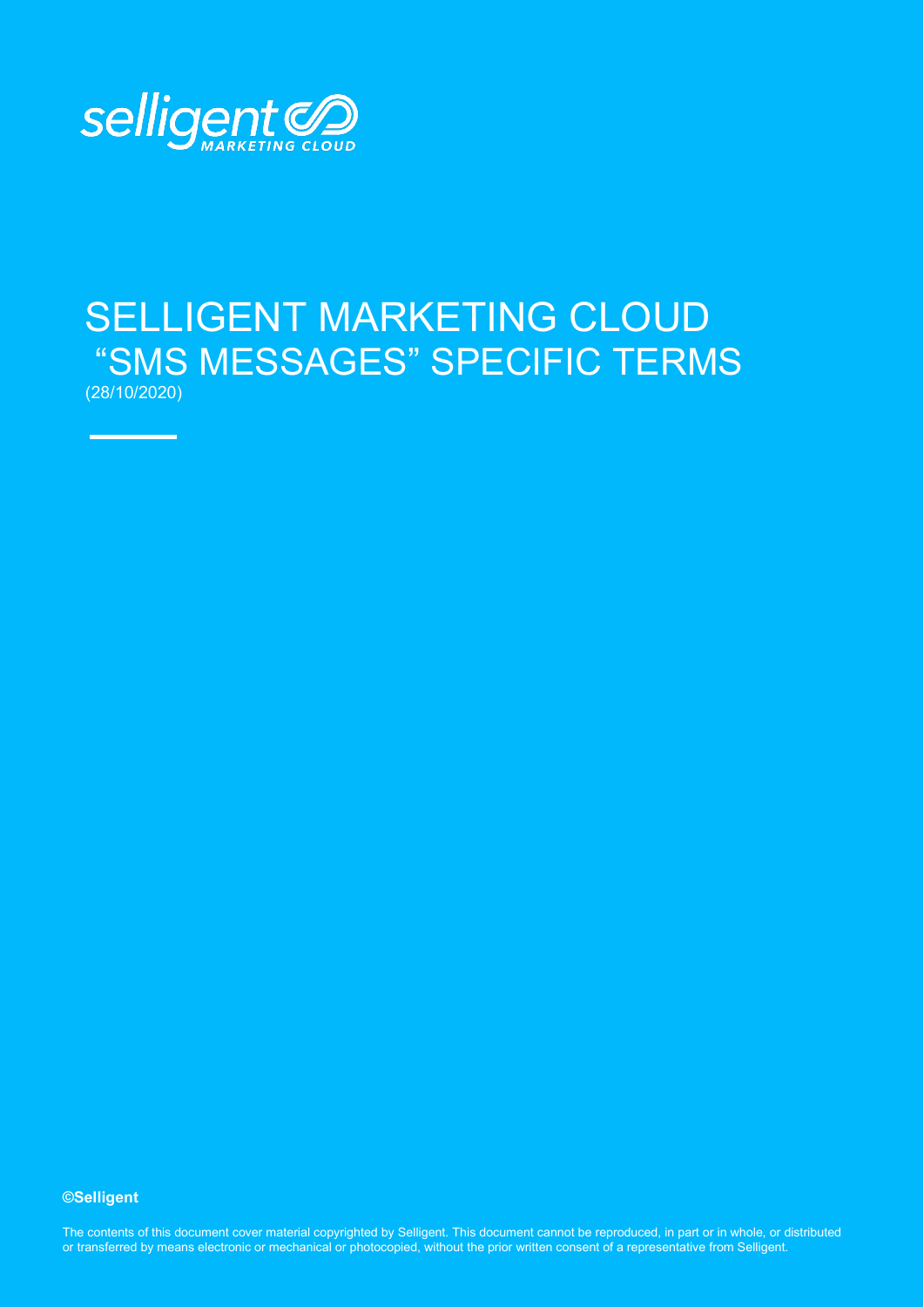

## **"SMS MESSAGE" – SPECIFIC TERMS APPLICABLE UPON ORDERING OF SMS MESSAGE SERVICE BY THE CLIENT**

*(Online as of February 28, 2020)*

#### **1. Contractual Terms**

**By providing and using the SMS Message Service, each party respectively agrees to bind to these Specific Terms that are fully integrated in the Agreement between the Client and Selligent. In case of discrepancy between these Specific Terms and the Agreement, these Specific Terms shall prevail.** 

#### **2. Scope and liabilities**

**2.1.** Selligent, in its quality as reseller pursuant to a reselling agreement with a marketing message service supplier (hereafter the "Supplier"), will provide the Client with marketing messaging service supplied through the Supplier's messaging and marketing platforms, the Supplier's network infrastructure and a direct or indirect connection to the international mobile network described in Annex 1 to reach customers and companies' customers in the countries outlined in article 3 (the "**Countries**").

**2.2.** Client shall ensure that customers and companies' customers' numbers are correct and reachable. **2.3.** Selligent may temporarily suspend the Service if maintenance of the Supplier's platforms is needed or if any technical problem arises, giving a prompt advice, when possible according to the nature of the problem arisen, to the Client. The Supplier will anyway provide its best effort to shorten any maintenance's intervention.

## **2.4.**

**2.4.1.** Client will use the Service to provide its customers with SMS for information and marketing purposes to promote its services to the customers.

**2.4.2.** Selligent will make the Service available to the Client to provide him with a messaging service for information and marketing to promote their services to their own customers.

**2.4.3.** The Service must always be used by the Client trough the respective user ID and password provided by Supplier.

**2.5.** Client always assume the responsibility of the text, links, numbers and in general of any content of the SMS (the "**Contents**") sent through the SMS Message Service.

**2.6.** Client warrants and undertakes that it (i) will use the Service for lawful purposes and comply with all applicable laws and regulations relating to the sending and Contents of its SMS (including but not limited to, according to countries, the obligations on specific days and times for sending marketing SMS, clear indication in the SMS of the opt-out option for the customer who wants to opt-out from the Client database to avoid receiving further messages, customer's pre-contractual information, prohibition over contents, sender's alias pre-registration on Authorities databases, respect of law and order); (ii) continue to obtain all necessary permits, consents, authorisations or certifications for sending the SMS and the contents (including, without limitation, those from Customers, owners of database, copyrights or performing rights organisations) and that the content does not infringe the intellectual property or other rights of any person; (iii) provide promptly any information relating to the contents, reasonably requested by Selligent or requested by any network operator and/or legal, governmental, regulatory or statutory authority; and (iv) immediately comply with such directions as may be issued from time to time by a network operator and/or legal, regulatory, governmental and/or statutory authority in relation to the contents and will fully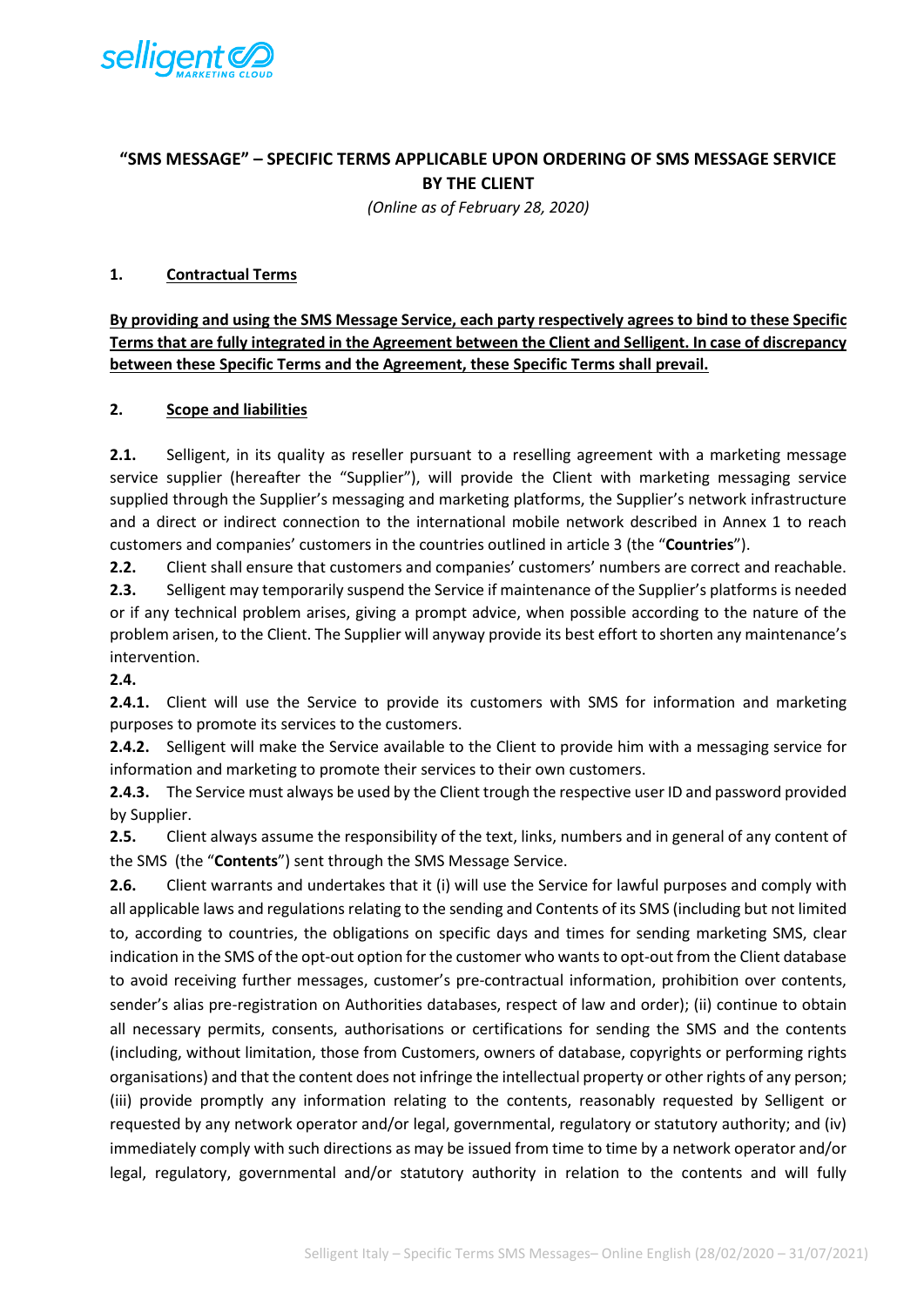cooperate with Selligent's request for assistance in conforming the Services to any new requirements or determinations. Client will immediately inform Selligent if any third party makes or threatens any claim or action against it, or Selligent.

**2.7.** Selligent reserves the right to immediately suspend the Service in case an unlawful or noncompliant use of it is ascertained. Client shall anyway indemnify and hold harmless Selligent from and against any action brought against Selligent, its officers, directors and employees, and shall pay all costs, liabilities, damages and attorney's fees finally awarded against Selligent or paid in settlement of such action to the extent such action is based on a third party claim that is arising from or relating to (i) any act or omission of the Client or its employees, agents or subcontractors in connection with its obligations under these Specific Terms or where it otherwise fails to comply with any legal, regulatory or governmental or network operator requirements relating to its use of the Service; (ii) any claim that the SMS Message infringes any intellectual property or other rights of any third party.

**2.8.** The Parties expressly agree that the total liability of Selligent under these Specific Terms, without prejudice to the application of mandatory laws, will not exceed the total amount of fees payable by the Client to Selligent for the Subscription Service subject to these Specific Terms during the six month period immediately prior to the event that gave rise to the liability.

## **3. Territory**

The Countries to be reached by the Service are, among others (but not limited to): Italy, Spain, Switzerland, Germany, France, Belgium, Austria, Ireland, Luxemburg, Nederland, Poland and UK

## **4. Commencement**

SMS Message Service will be made available to Client upon payment of the sums agreed and pointed out in the following article 5.

## **5. Pricing**

**5.1.** For the dispatch of each SMS sent, the prices defined in the Sales Order will apply.

**5.2.** The prices mentioned above may vary depending on international mobile operators and aggregators. In that case, Selligent will promptly notify Client and the new pricing will be applicable immediately.

**5.3.** The dispatching in some Countries may be affected depending on national or international regulatory bodies' provisions. In that case, Selligent will promptly notify Client and the Parties shall endeavour to negotiate a substitute provision achieving the same legal and economic effect, or as similar as possible, without being invalid or unenforceable and shall execute all MoUs and documents required in this connection.

**5.4.** Client shall pay Selligent's charges according to the prices agreed upon pursuant to article 7, following the timeline outlined in the following paragraphs.

## **6. Termination**

**6.1.** In the event that one of the Parties should breach any one of the obligations incumbent on it within the framework of the Agreement, the other Party may formally notify the former to remedy this breach